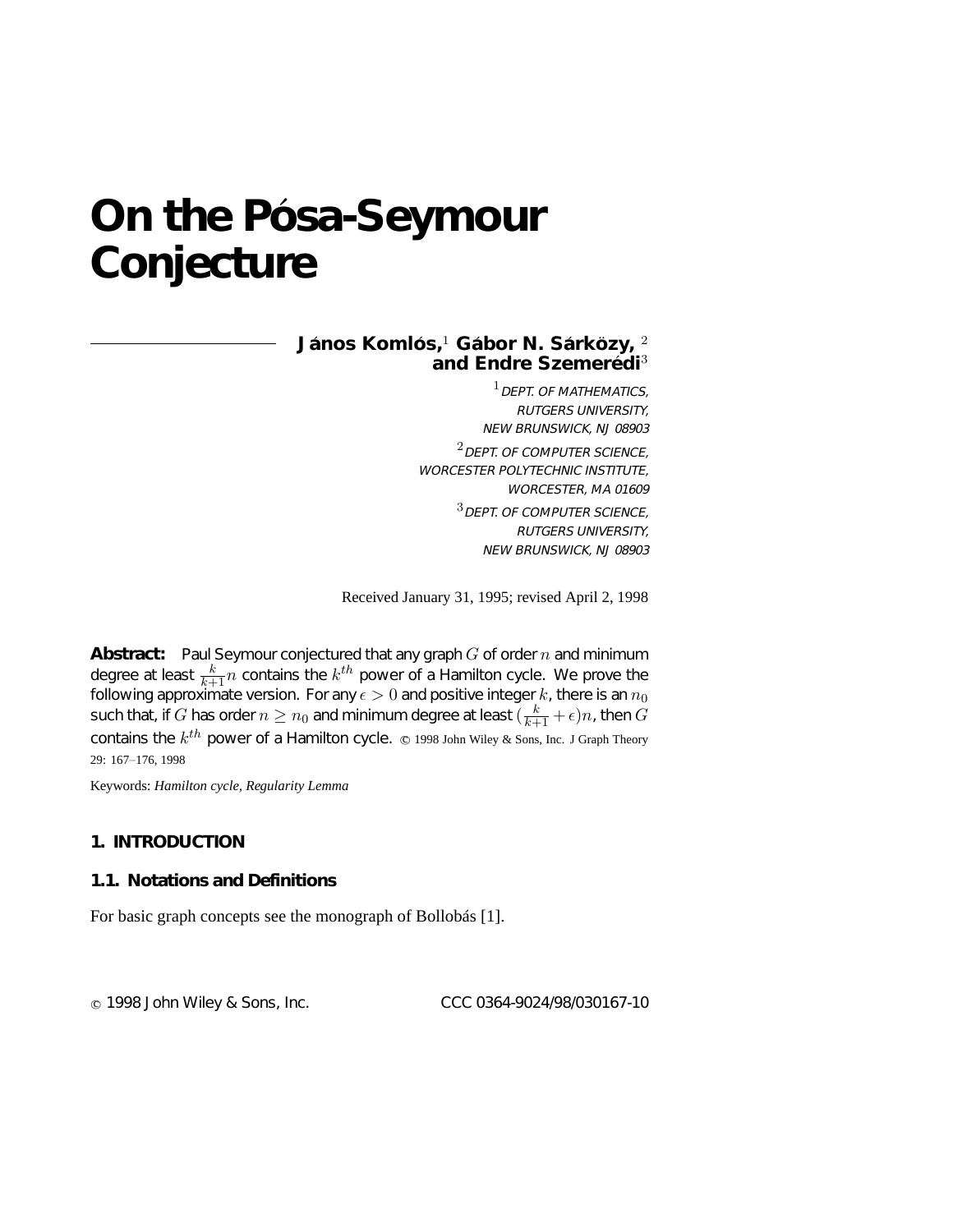$+$  will sometimes be used for disjoint union of sets.  $V(G)$  and  $E(G)$  denote the vertex-set and the edge-set of the graph  $G. (A, B, E)$  denotes a bipartite graph  $G = (V, E)$ , where  $V = A + B$ , and  $E \subset A \times B$ . For a graph G and a subset U of its vertices,  $G|_U$  is the restriction to U of G.  $N(v)$  is the set of neighbors of  $v \in V$ . Hence,  $|N(v)| = \deg(v) = \deg_G(v)$ , the degree of v.  $\delta(G)$  stands for the minimum, and  $\Delta(G)$  for the maximum degree in G. For  $A \subset V(G)$ , we write  $N(A) = \bigcap_{v \in A} N(v)$ , the set of common neighbors.  $N(x, y, z, \dots)$  is shorthand for  $N({x, y, z, \dots})$ . When A, B are disjoint subsets of  $V(G)$ , we denote by  $e(A, B)$  the number of edges of G with one endpoint in A and the other in B. In particular, we write  $\deg(v, U) = e({v}, U)$  for the number of edges from v to U. For nonempty  $A$  and  $B$ ,

$$
d(A, B) = \frac{e(A, B)}{|A||B|}
$$

is the **density** of the graph between A and B.

**Definition 1.** *The bipartite graph*  $G = (A, B, E)$  *is*  $\epsilon$ -**regular** *if* 

 $X \subset A, Y \subset B, |X| > \epsilon |A|, |Y| > \epsilon |B|$  *imply*  $|d(X, Y) - d(A, B)| < \epsilon$ ,

*otherwise it is* -*irregular*.

We will often say simply that "the pair  $(A, B)$  is  $\epsilon$ -regular" with the graph G implicit.

**Definition 2.** (A, B) *is* ( $\epsilon$ ,  $\delta$ )-**super-regular** *if it is*  $\epsilon$ -regular and

 $deg(a) > \delta |B|$  *for all*  $a \in A$ ,  $deg(b) > \delta |A|$  *for all*  $b \in B$ .

#### **1.2. Powers of Cycles**

The  $k^{th}$  **power** of a graph  $G$  is the graph obtained from  $G$  by joining every pair of vertices with distance at most k in G. We will write  $C^k$  and  $P^k$  for the  $k^{th}$  power of a cycle and a path.

Let G be a graph on  $n \geq 3$  vertices. A classical result of Dirac [2] (see also [1]) asserts that if  $\delta(G) \geq n/2$ , then G contains a Hamilton cycle. As a natural generalization of Dirac's theorem, Pósa conjectured the following in 1962.

**Conjecture 1 (Pósa).** Let G be a graph on n vertices. If  $\delta(G) \geq \frac{2}{3}n$ , then G *contains the square of a Hamilton cycle*.

Later, in 1974, Seymour [13] generalized this conjecture.

**Conjecture 2 (Seymour).** Let G be a graph on n vertices. If  $\delta(G) \geq \frac{k}{k+1}n$ , *then G contains the*  $k^{th}$  *power of a Hamilton cycle.* 

Seymour indicated the difficulty of the conjecture by observing that the truth of this conjecture would imply the notoriously difficult Hajnal–Szemerédi theorem  $[10]$  (see below).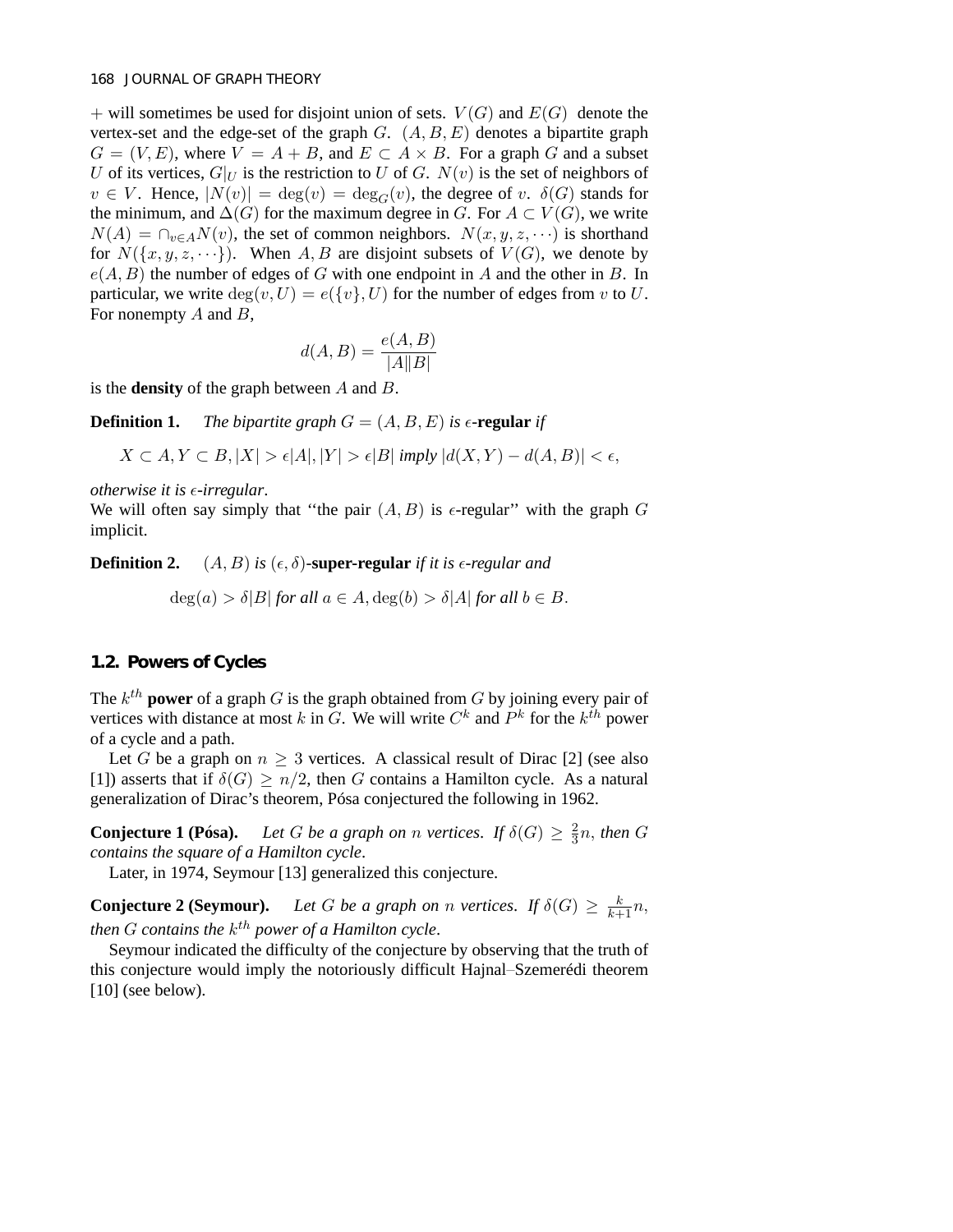The problem has received significant attention lately. In the direction of Conjecture 1, first Jacobson (unpublished) showed that if  $\delta(G) \geq \frac{5}{6}n$ , then the conclusion of the conjecture holds. Faudree, Gould, Jacobson, and Schelp [8] confirmed the conclusion with  $\delta(G) \geq (\frac{3}{4} + \epsilon)n + C(\epsilon)$ . Later the same authors improved this to  $\delta(G) \geq \frac{3}{4}n$ . By using a result in [9], Häggkvist (unpublished) gave a very simple proof for the case  $\delta(G) \geq \frac{3}{4}n+1$  and  $n \equiv 0 \pmod{4}$ . Fan and Häggkvist [3] lowered the bound to  $\delta(G) \ge \frac{5}{7}n$ . Fan and Kierstead [4] improved this further to  $\delta(G) \ge$  $\frac{17n+9}{24}$ , and Faudree, Gould, and Jacobson [7] to  $\delta(G) \geq \frac{7}{10}n$ . Finally, Fan and Kierstead [5] improved the condition to the almost optimal  $\delta(G) \geq (\frac{2}{3} + \epsilon)n + C(\epsilon)$ . (They also announced that the same holds with  $\epsilon = C = 0$ , if one wants only the square of a Hamilton *path*.)

However, for the general Conjecture 2, the only result available is in the abovementioned article of Faudree et al. [8], which states that for any  $\epsilon > 0$  and positive integer k there is a  $C(\epsilon, k)$  such that, if an n-graph G satisfies

$$
\delta(G) \ge \left(\frac{2k-1}{2k} + \epsilon\right)n + C(\epsilon, k),
$$

then  $G$  contains the  $k^{th}$  power of a Hamilton cycle.

Here we prove the following approximate version of the Seymour conjecture.

**Theorem 1.** *For any*  $p > 0$  *and positive integer* k *there is an*  $n_0 = n_0(p, k)$  *such that, if* G has order  $n > n_0$  and minimal degree

$$
\delta(G) \ge \left(\frac{k}{k+1} + p\right)n,\tag{1}
$$

*then*  $G$  *contains the*  $k^{th}$  *power of a Hamilton cycle.* 

#### **2. MAIN TOOLS**

In the proof, the Regularity Lemma of the third author plays a central role. Here we will use the following variation of the lemma.

**Lemma 1 (Regularity Lemma—Degree form).** For every  $\epsilon > 0$  there is an  $M = M(\epsilon)$  *such that if*  $G = (V, E)$  *is any graph and*  $d \in [0, 1]$  *is any real number*, *then there is a partition of the vertex-set* V *into*  $l + 1$  *sets* (*so-called clusters*)  $V_0, V_1, \ldots, V_l$ , and there is a subgraph  $G' = (V, E')$  with the following properties:

- $\bullet$   $l \leq M$ ,
- $|V_0| \leq \epsilon |V|,$
- *all clusters*  $V_i, i \geq 1$ , *are of the same size*  $L \leq \lceil \epsilon |V| \rceil$ .
- deg<sub>G'</sub> $(v) > deg_G(v) (d + \epsilon)|V|$  *for all*  $v \in V$ ,
- $G'|_{V_i} = \emptyset$  ( $V_i$  are independent in  $G'$ ),
- *all pairs*  $G'|_{V_i \times V_j}$ ,  $1 \leq i < j \leq l$ , *are*  $\epsilon$ *-regular*, *each with a density* 0 *or exceeding* d.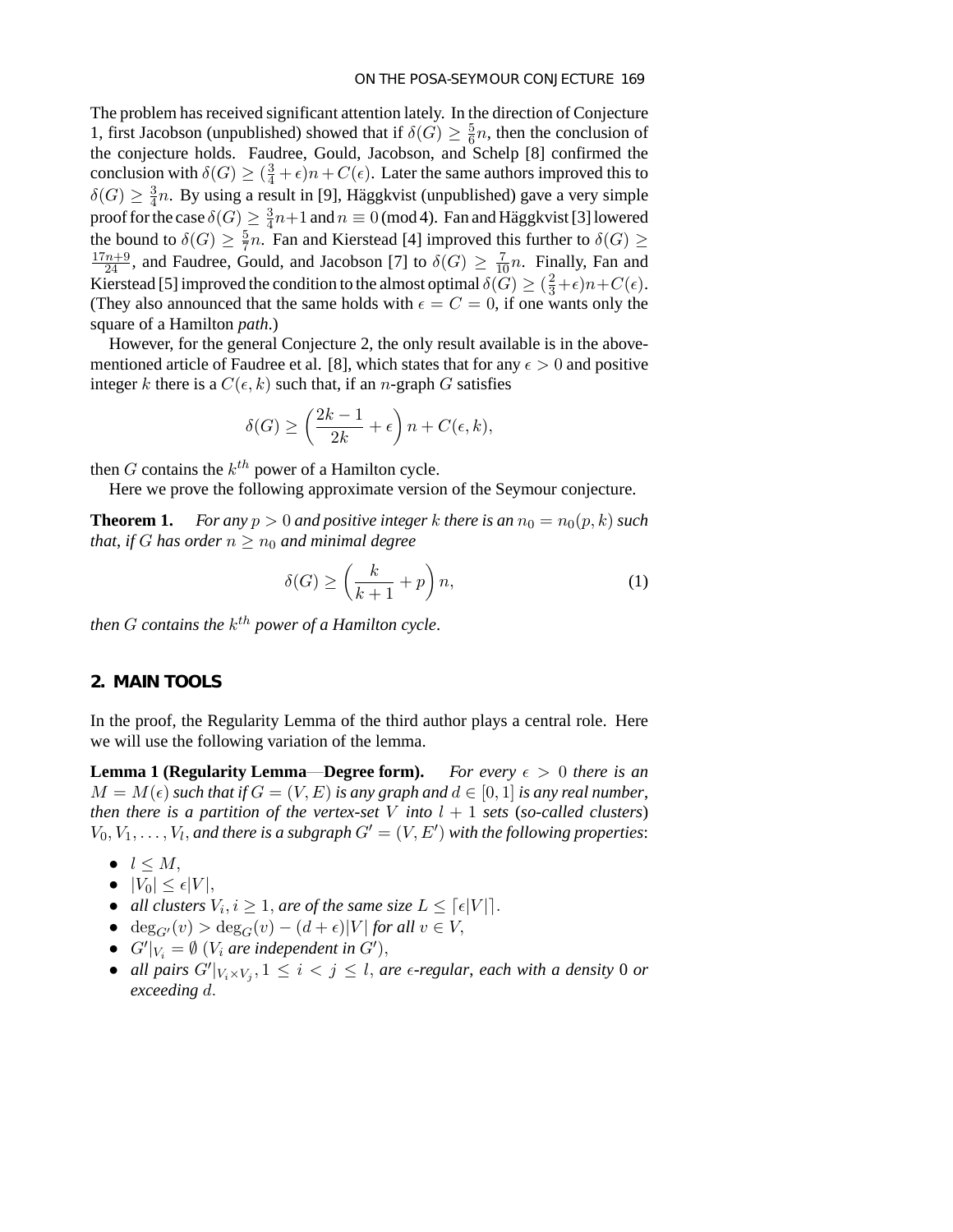This form can easily be obtained by applying the original Regularity Lemma (with a smaller value of  $\epsilon$ ), adding to the exceptional set  $V_0$  all clusters incident to many irregular pairs, and then deleting all edges between any other clusters where the edges either do not form a regular pair, or they do but with a density at most d.

Our other main tool is a coloring theorem of Hajnal and Szemerédi, which says that every graph with n vertices and maximum degree  $\Delta(G) \leq k$  is  $(k+1)$ -colorable with all color classes of size  $\lfloor n/(k + 1) \rfloor$  or  $\lfloor n/(k + 1) \rfloor$ . We have already pointed out the close connection between Seymour's problem and the Hajnal–Szemerédi theorem, namely, the truth of Conjecture 2 would imply the latter theorem. We use the theorem in the following complementary form.

**Lemma 2 (Hajnal, Szemerédi [10]).** *Let* G *be a graph on*  $n = sk$  *vertices. If*  $\delta(G) \geq \frac{k-1}{k}n$  then G contains s vertex-disjoint cliques of order k.

#### **3. OUTLINE OF THE PROOF**

The proof borrows many elements from [11].

We will assume throughout the article that  $n$  is sufficiently large. We apply the Regularity Lemma (Lemma 1) for G, with  $d = p/3$  and  $\epsilon$  small enough, compared to p, to get a partition of  $V = \bigcup_{0 \le i \le l} V_i$  and a subgraph G' as described in the lemma. We will assume that the number of clusters is divisible by  $k + 1$ :

$$
l = s(k+1)
$$

(by adding a few clusters to the exceptional set  $V_0$ , if necessary). We define the following so-called **reduced graph R:** The vertices of **R** are the clusters  $V_i$ ,  $i \geq 1$ , in the partition and there is an edge between two clusters if they form an  $\epsilon$ -regular pair in  $G'$  with density exceeding d. Since  $G'$  still satisfies condition (1) with p replaced by  $p/2$ , an easy calculation shows that each cluster  $V_i$ ,  $i \geq 1$ , has a degree (in **R**) at least

$$
\left(\frac{k}{k+1} + d\right)l.\tag{2}
$$

Let us apply Lemma 3 for  $\bf{R}$  to get a covering of  $V(\bf{R})$  by vertex disjoint cliques of order  $k + 1$ . Denote these cliques by  $K_1, K_2, \ldots, K_s$ .

In each clique  $K_i$  we take an arbitrary ordering of the  $k + 1$  clusters, and we denote the clusters in this order by  $V_1^i, V_2^i, \ldots, V_{k+1}^i$ . We think of this sequence as a cycle of length  $k + 1$ , where we have all the possible chords.

The rough idea of the proof is the following: We find the  $k^{th}$  power of a path in  $K_1$  by going around the cycle as many times as we can. Then we connect this path to  $K_2$  with the use of a few extra vertices, then find the  $k^{th}$  power of a path in  $K_2$ , etc. However, for technical reasons we will start with constructing the connecting paths between the subsequent cliques (for the last one  $K_s$  the next one is  $K_1$ ). This will be the first part of the proof. In the second part, we will take care of the exceptional vertices and make some adjustments to achieve that the distribution of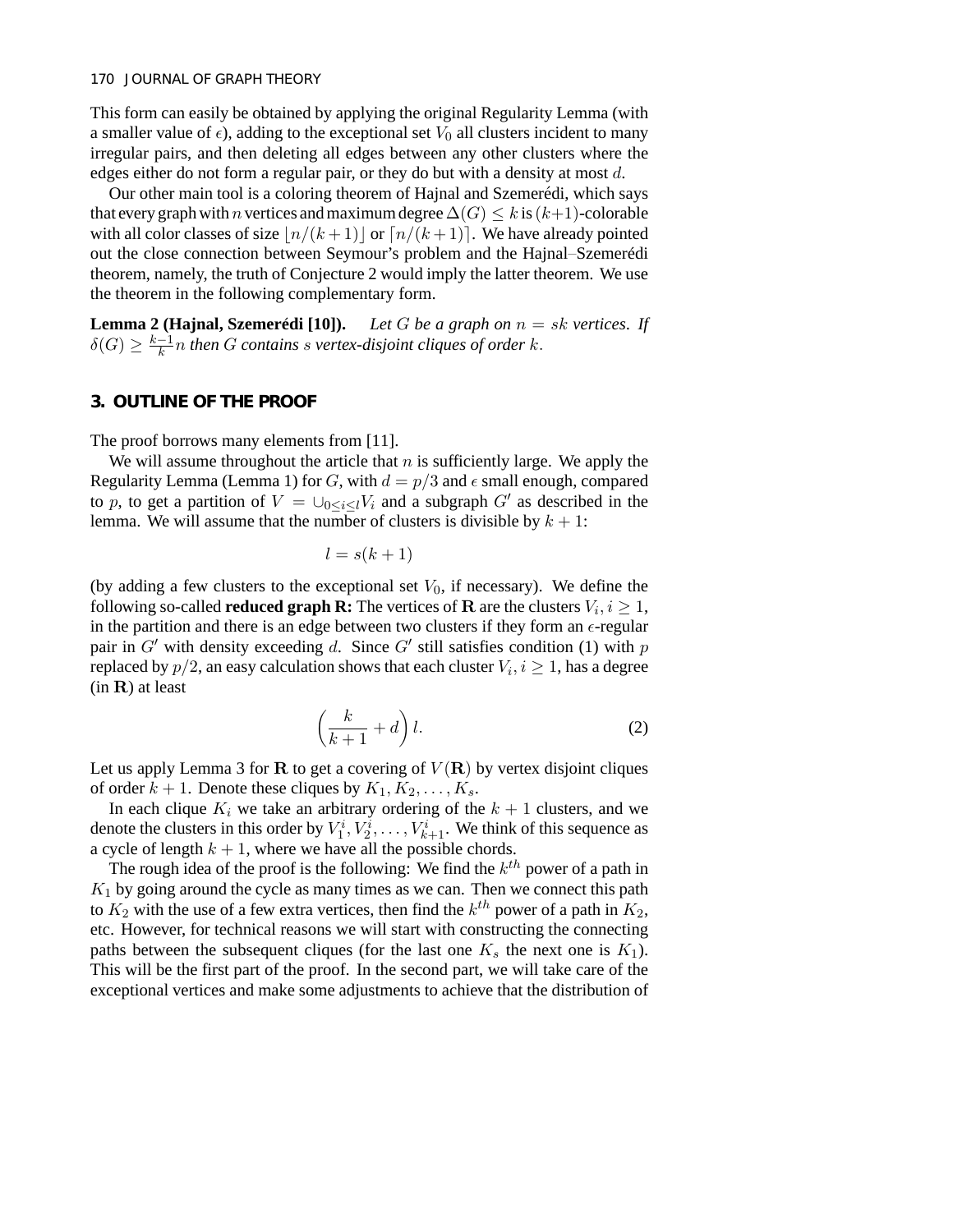the vertices inside each clique is perfect, i.e., there are the same number of vertices in each cluster of the clique. Finally, in the last part of the proof, we string the vertices inside each clique into the  $k<sup>th</sup>$  power of a path.

#### **3.1. Connecting the Cliques**

We are repeatedly going to use the following fact, which is a consequence of  $(2)$ .

**Fact 1.** *Let*  $V_1, V_2, \ldots, V_{k+1}$  *be*  $k+1$  *arbitrary clusters in* **R**. *Then* 

 $|N_{\mathbf{R}}(V_1, V_2, \ldots, V_{k+1})| \ge (k+1)dl.$ 

In other words, every set of  $k + 1$  clusters has a large common neighborhood set in **R**.

We construct the connecting path between  $K_1$  and  $K_2$ ; the remaining s – 1 connecting paths are constructed in exactly the same way. First, we determine the sequence of clusters from which the connecting path will use vertices. This sequence will be the square of a path in **R** (however, it will not be a simple path). Our goal is to define a sequence of cliques of size  $k + 1$  in **R** 

$$
K^0, K^1, \dots, K^t \tag{3}
$$

with the following properties:

- $K^0 = K_1, K^t = K_2,$
- $|K^{i+1} \cap K^i| = k$  for every  $0 \le i \le t 1$ ,
- $t = O(k^2)$ .

For this purpose, if K and K' are two cliques of size  $k + 1$ , for every cluster C in  $\mathbf{R} \backslash (K \cup K')$ , we determine a label  $\ell_{K,K'}(C)=(a, b), 0 \leq a \leq k+1, 0 \leq b \leq k+1$ in the following way:

 $a = \deg_{\mathbf{R}}(C, K)$  and  $b = \deg_{\mathbf{R}}(C, K').$ 

We are going to use the following fact.

**Fact 2.** *The number of clusters* C with  $\ell_{K,K'}(C)=(k+1, k)$  *or*  $(k, k+1)$  *is at least*  $(k+1)dl$ .

We construct the sequence in (3) in two steps. First, we construct two sequences of cliques of size  $k + 1: A_1, A_2, \ldots, A_{t_1}$  and  $B_1, B_2, \ldots, B_{t_2}$  with the following properties:

- (a)  $A_1 = K_1, B_1 = K_2$ ,
- **(b)**  $|A_{i+1} \cap A_i| = k$ ,  $|B_{j+1} \cap B_j| = k$  for every  $0 \le i \le t_1 1$ ,  $0 \le j \le t_2 1$ , **(c)** either

$$
\deg_{\mathbf{R}}(C, A_{t_1}) \ge k \text{ for every } C \in B_{t_2},\tag{4}
$$

or

$$
\deg_{\mathbf{R}}(C', B_{t_2}) \ge k \text{ for every } C' \in A_{t_1}.
$$
 (5)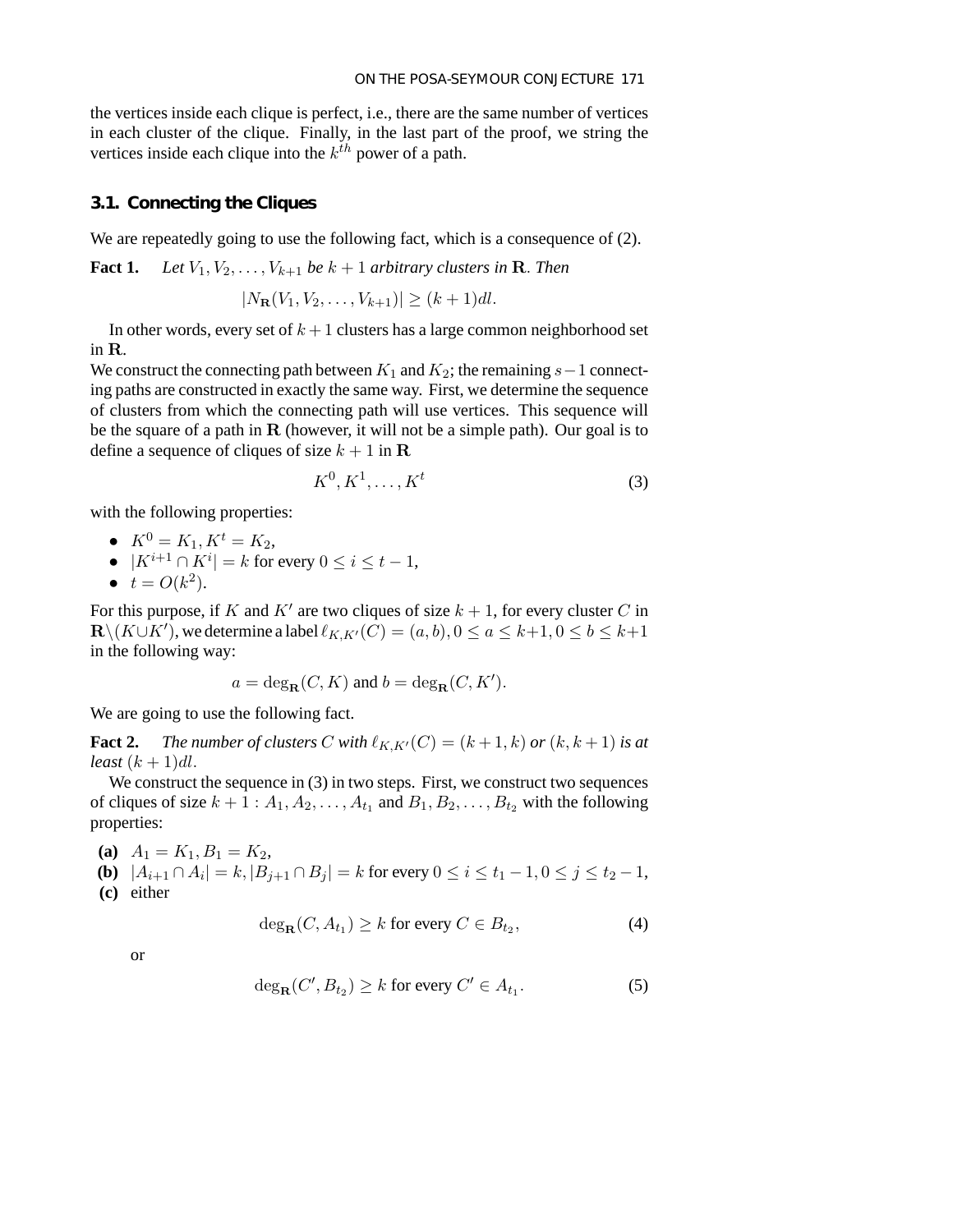#### 172 JOURNAL OF GRAPH THEORY

We construct these two sequences in the following way.  $A_1 = K_1, B_1 = K_2$ and assume that  $A_1, \ldots, A_i$  and  $B_1, \ldots, B_j$  are already constructed, but (c) does not hold for  $A_i$  and  $B_j$ . Using Fact 2 we can find a cluster C with  $\ell_{A_i,B_j} (C) =$  $(k, k + 1)$  or  $(k + 1, k)$ , say  $(k, k + 1)$ . In  $B<sub>i</sub>$  there must be a cluster C' with  $deg_{\mathbf{R}}(C', A_i) \leq k - 1$ . To get  $B_{j+1}$ , we remove C' from  $B_j$  and we add C. We repeat this procedure until (c) holds. From the fact that one application of this procedure strictly increases the number of edges in **R** between the two cliques, it follows that, in at most  $(k + 1)^2 = O(k^2)$  steps, we can achieve (c). Thus,  $t_1 + t_2 = O(k^2)$ . In the second step of the construction of the clique sequence in (3), we construct a clique sequence

$$
D_0, D_1, \ldots, D_{k+1},
$$

which forms a gradual transition between  $A_{t_1}$  and  $B_{t_2}$ . More precisely, first we assume that in (c) (4) holds. Then we will have  $D_i \subset A_{t_1} \cup B_{t_2}$  and  $|D_i \cap B_{t_2}| = i$ . The construction is the following.  $D_0$  is just  $A_{t_1}$ . To get  $D_1$ , we add  $V_1^2$  to  $D_0$  and we remove the cluster from  $D_0 = A_{t_1}$ , which is not adjacent to  $V_1^2$  (if there is any). If all the clusters in  $D_0$  are adjacent to  $V_1^2$ , then we remove an arbitrary cluster from  $D_0$ . In general, to get  $D_{i+1}$  from  $D_i$ ,  $0 \le i \le k$ , we add  $V_{i+1}^2$  to  $D_i$  and remove the cluster from  $D_i \cap D_0$ , which is not adjacent to  $V_{i+1}^2$  (if there is any). If all the clusters in  $D_i \cap D_0$  are adjacent to  $V_{i+1}^2$ , then we remove an arbitrary cluster from  $D_i \cap D_0$ . Second, if in (c) (5) holds, then we do the same procedure backwards, we construct the gradual transition backwards from  $B_{t_2}$  (starting with  $D_{k+1}$ ) to  $A_{t_1}$ (ending at  $D_0$ ). (As a referee noticed, here, we used a somewhat abusive notation when added  $V_1^2, V_2^2, \cdots$  to the sets  $D_0, D_1, \ldots$ , since here clusters from  $B_{t_2}$  were used, and they are not necessarily numbered the same way as the corresponding ones in  $B_1 = K_2$ .)

The desired clique sequence in (3) is obtained in the following way:

$$
A_1, A_2, \ldots, A_{t_1}, D_1, D_2, \ldots, D_k, B_{t_2}, \ldots, B_1.
$$

For this sequence we use the notation in (3), so  $t = t_1 + t_2 + k = O(k^2)$ .

We get the sequence of clusters from which the connecting path will use vertices in the following way. We start by going around  $K^0 = K_1$ , so by  $V_1^1, V_2^1, \ldots, V_{k+1}^1$ , then we start a second cycle and we stop at the last cluster before the cluster in  $K^0 \setminus K^1$ . The next cluster is the cluster in  $K^1 \setminus K^0$ , then we go around  $K^1$  once and, in the second cycle, we stop at the last cluster before the cluster in  $K^1 \setminus K^2$ . The next cluster is the cluster in  $K^2 \setminus K^1$ , etc. We continue in this fashion, and we get a sequence of clusters (note that this sequence contains repetitions):

$$
C_1, C_2, \ldots, C_{t'},
$$

where  $C_i = V_i^1$  for  $1 \le i \le k+1$ , the last  $k+1$  clusters are the clusters  $V_1^2, V_2^2, \ldots, V_{k+1}^2$  in some permutation and  $t' = O(k^2)$ .

However, for technical reasons we would like to end the sequence with  $V_1^2$ ,  $V_2^2$ ,  $\ldots$ ,  $V_{k+1}^2$  in this order. For this purpose, it is obviously sufficient to show that if  $V_1, V_2, \ldots, V_{k+1}$  is an arbitrary permutation of  $K_2$ , then we can change the order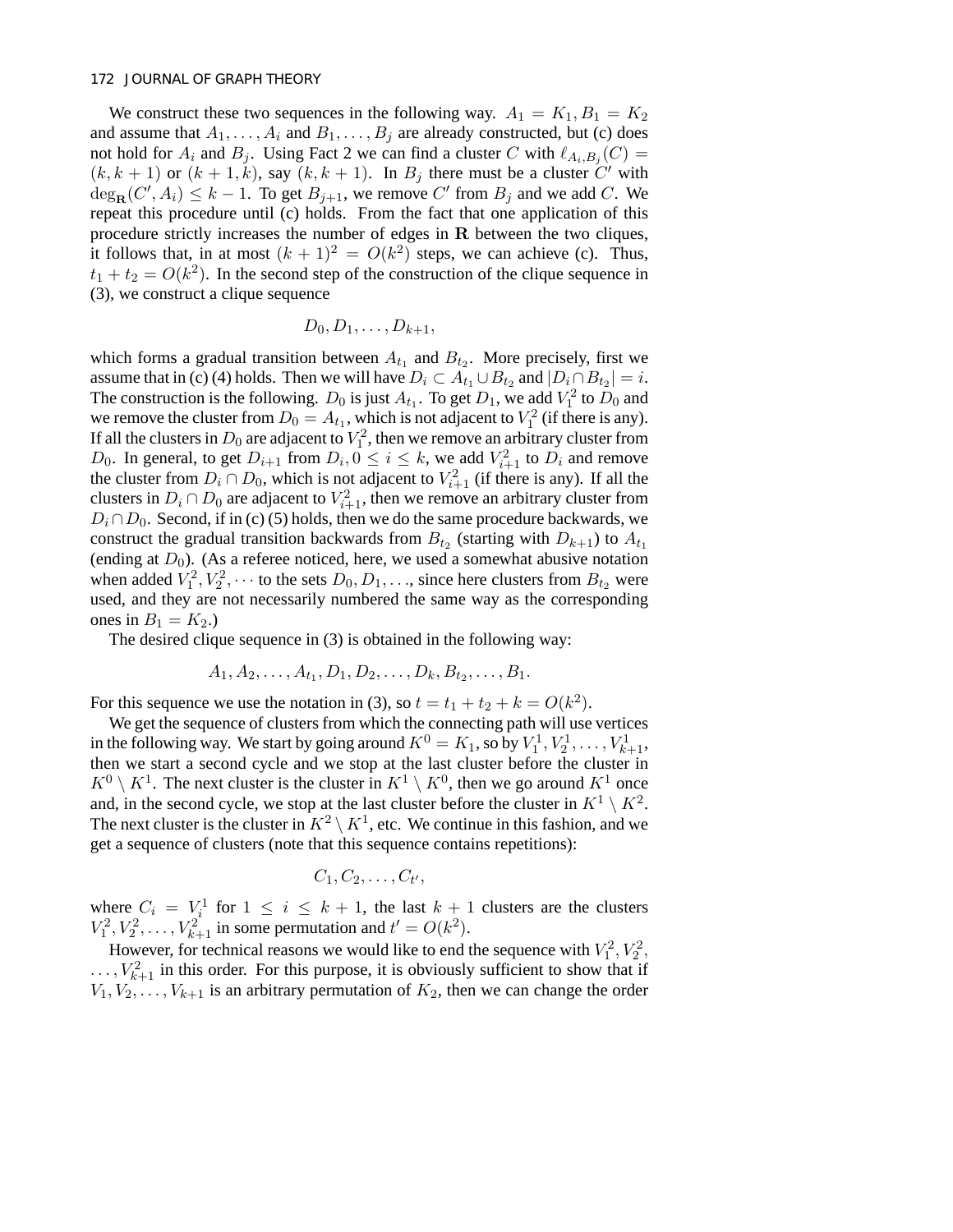to

$$
V_1, \ldots, V_{i-1}, V_j, V_{i+1}, \ldots, V_{j-1}, V_i, V_{j+1}, \ldots, V_{k+1}
$$

for any  $1 \leq i < j \leq k + 1$ .

We do the following. Using Fact 1, we find a cluster  $C \in N_{\mathbf{R}}(V_1, V_2, \ldots, V_{k+1})$ . The sequence of clusters is then the following:

$$
V_1, \ldots, V_{k+1}, V_1, \ldots, V_{i-1}, C, V_{i+1}, \ldots, V_{k+1}, V_1, \ldots, V_{i-1}, C, V_{i+1}, \ldots, V_{j-1},
$$
  
\n
$$
V_i, V_{j+1}, \ldots, V_{k+1}, V_1, \ldots, V_{i-1}, C, V_{i+1}, \ldots, V_{j-1}, V_i, V_{j+1}, \ldots, V_{k+1},
$$
  
\n
$$
V_1, \ldots, V_{i-1}, V_j, V_{i+1}, \ldots, V_{j-1}, V_i, V_{j+1}, \ldots, V_{k+1},
$$

as desired.

Thus, we may assume that we have a sequence of clusters

$$
C_1, C_2, \ldots, C_{t''},
$$

which form the square of a path in **R**, and where  $C_i = V_i^1$  for  $1 \le i \le k+1$  and  $C_{t''-i} = V_{(k+1)-i}^2$  for  $1 \le i \le k+1$  with  $t'' = O(k^2)$ . We also define

$$
C_0 = V_{k+1}^1, C_{-1} = V_k^1, C_{-2} = V_{k-1}^1, \dots, C_{-k+1} = V_2^1,
$$

and similarly,

$$
C_{t''+1} = V_1^2, C_{t''+2} = V_2^2, \dots, C_{t''+k} = V_k^2.
$$

Now we choose a vertex  $p_i$  from each cluster  $C_i, 1 \leq i \leq t''$ , such that  $p_i$  is connected to all  $p_j$  with  $1 \leq |j - i| \leq k$ . They will also have the following additional properties for all  $i, 1 \le i \le k$ :

$$
|N(p_1, p_2, \dots, p_i) \cap C_{i-k}| > (d - \epsilon)^i L
$$
  

$$
|N(p_{t''}, p_{t''-1}, \dots, p_{t''+1-i}) \cap C_{t''+1+k-i}| > (d - \epsilon)^i L,
$$
 (6)

which ensure that they can later be extended to the kth power of a Hamilton cycle of G'. We will select them one-by-one. We maintain  $t'' + 2k$  sets  $H_{i,j}$  from which the points will be selected. We start with  $H_{0,j} = C_j, 1 - k \le j \le t'' + k$ .

Then, when selecting the point  $p_i$  from  $H_{i-1,i}$ ,  $1 \le i \le t''$ , we choose one with the following property:

$$
\deg(p_i, H_{i-1,j}) > (d-\epsilon)|H_{i-1,j}| \text{ for all } j \neq i, |j-i| \leq k.
$$

This holds for all but at most  $2k\epsilon|C_i|$  vertices in  $H_{i-1,i}$ , so we can choose such a  $p_i \in H_{i-1,i}$ . (Here we used that  $(d - \epsilon)^k > \epsilon$ .)

Then we update the sets  $H$  as follows:

$$
H_{i,j} = \left\{ \begin{array}{ll} H_{i-1,j} \cap N(p_i) & \text{if } 1 \le |j-i| \le k \\ H_{i-1,j} \setminus \{p_i\} & \text{otherwise.} \end{array} \right.
$$

Note that we did not choose any points from the sets  $H_{t'',j}$  for  $j < 1$  and  $j > t''$ ; this selection will be done later.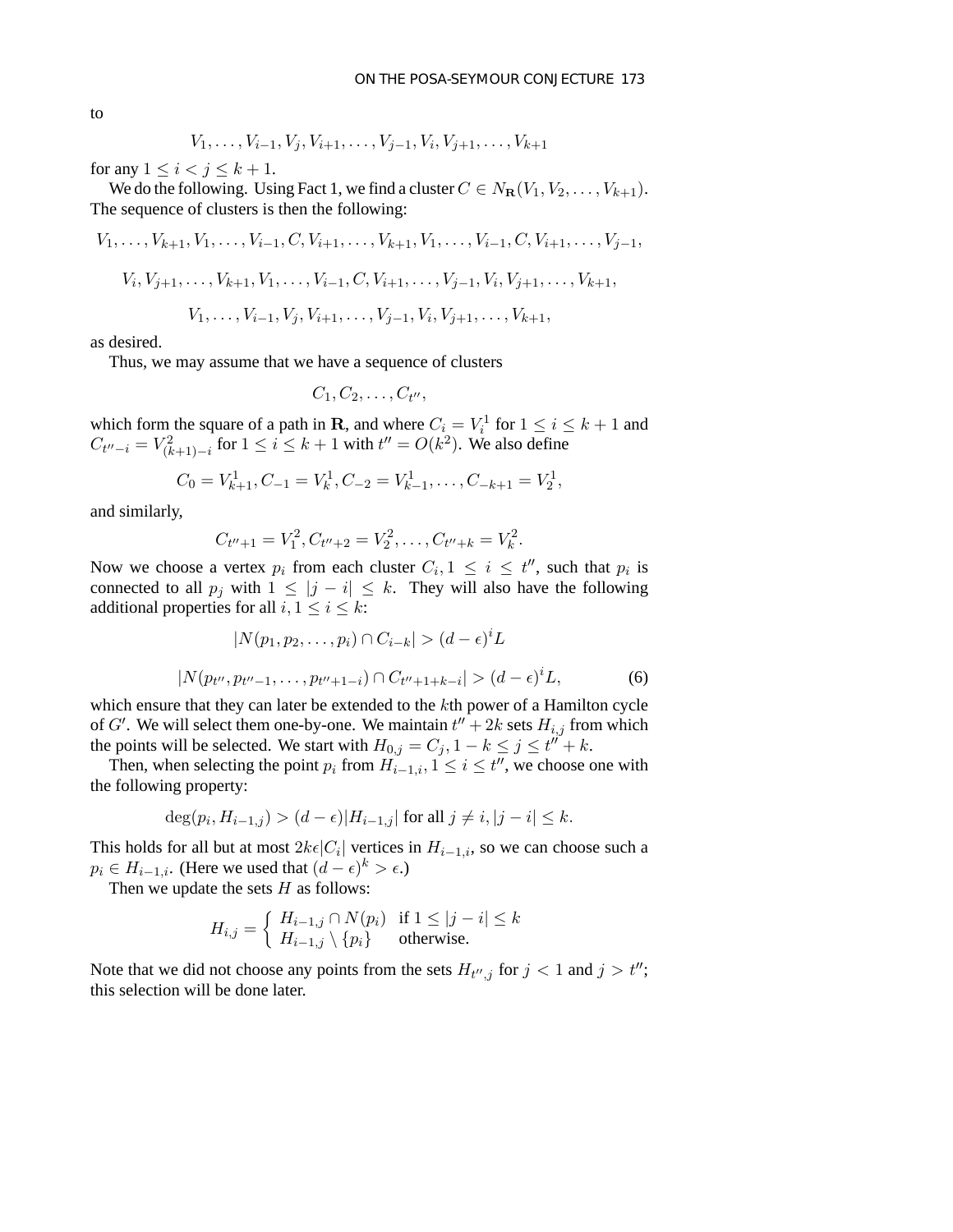#### **3.2. Adjustments and the Handling of the Exceptional Vertices**

We already have an exceptional set  $V_0$  of vertices in  $G'$ . We add some more vertices to  $V_0$ . From a cluster  $V_j^i$  in a clique  $K_i$  we remove all vertices v for which there exists a j' with  $1 \leq j' \leq k+1, j' \neq j$  such that

$$
\deg(v, V_j^i) \le d|V_{j'}^i|.
$$

 $\epsilon$ -regularity guarantees that at most  $k\epsilon|V_j^i| \leq k\epsilon L$  such vertices exist in each cluster  $V_j^i$ .

We may have a small discrepancy among the number of remaining vertices in each clique  $K_i$  (we removed some for the connecting paths, and some in the last step). By removing extra vertices from certain clusters (and putting them into the exceptional set  $V_0$ ) we achieve that each cluster has exactly  $L'$  vertices. (We will still use the notation  $V_0$  for the enlarged exceptional set.) We still have  $|V_0| \leq 2k\epsilon n$ .

Next we take care of the vertices in  $V_0$ . For each vertex  $v \in V_0$ , we find all  $K_i$ -s such that

$$
\deg(v, V_j^i) \ge d|V_j^i| \text{ for all } j \in \{1, \dots, k+1\}.
$$

Equation (1) easily shows that we have at least kps such cliques for each  $v \in V_0$ . We assign each  $v \in V_0$  to one of these cliques in such a way that we do not assign too many vertices to a particular clique. A simple greedy algorithm leads to an assignment in which no clique is assigned more than  $\epsilon_1 L'$  vertices provided that  $|V_0| \leq \epsilon_1 L' kps$ , which holds for  $\epsilon_1 = 3\epsilon(k+1)/p$ . Now let us take an arbitrary vertex v assigned to  $K_i$ . We will add v to the connecting path between  $K_{i-1}$  and  $K_i$  by also using some vertices from  $K_i$  in such a way that the extended path is still extendable to the  $k<sup>th</sup>$  power of a Hamilton cycle, and we use the same number of vertices from each cluster in  $K_i$  (in fact, exactly three from each cluster):

Let us denote the connecting path between  $K_{i-1}$  and  $K_i$  by  $P_1, P_2, \ldots, P_{k'}$ . We extend this path in essentially the same way as in the previous section with vertices  $P_{k'+1}, P_{k'+2}, \ldots, P_{k''}$ , where  $k'' = k'+3(k+1)+1$ . We go around the clusters of the clique three times. The only change in the procedure described in the previous section is that the new points  $P_j$ ,  $k' + 1 \leq k''$  should have the additional property

$$
|V_{\ell} \cap N(v) \cap \{N(P_j) : k' + 1 \le j \le k'', P_j \notin V_{\ell}\}| > d^{3(k+1)+1}L' \text{ for each } V_{\ell} \in K_i.
$$

This guarantees that the new vertex v can be added as  $P_{k'+2(k+1)+1}$ , and the previous and next k vertices can be chosen from  $N(v)$ .

Thus, we are left with the following situation: In each clique  $K_i$  we have the same number of remaining vertices in each cluster  $V_1^i, V_2^i, \ldots, V_{k+1}^i$ . On the connecting path between  $K_{i-1}$  and  $K_i$ , the last k vertices have many common neighbors in  $V_1^i$ , the last  $k-1$  vertices have many common neighbors in  $V_2^i$ , etc., and finally the last vertex has many neighbors in  $V_k^i$ . On the connecting path between  $K_i$  and  $K_{i+1}$ , the first k vertices have many common neighbors in  $V_{k+1}^i$ , the first  $k-1$ vertices many common neighbors in  $V_k^i$ , etc., and finally the first vertex has many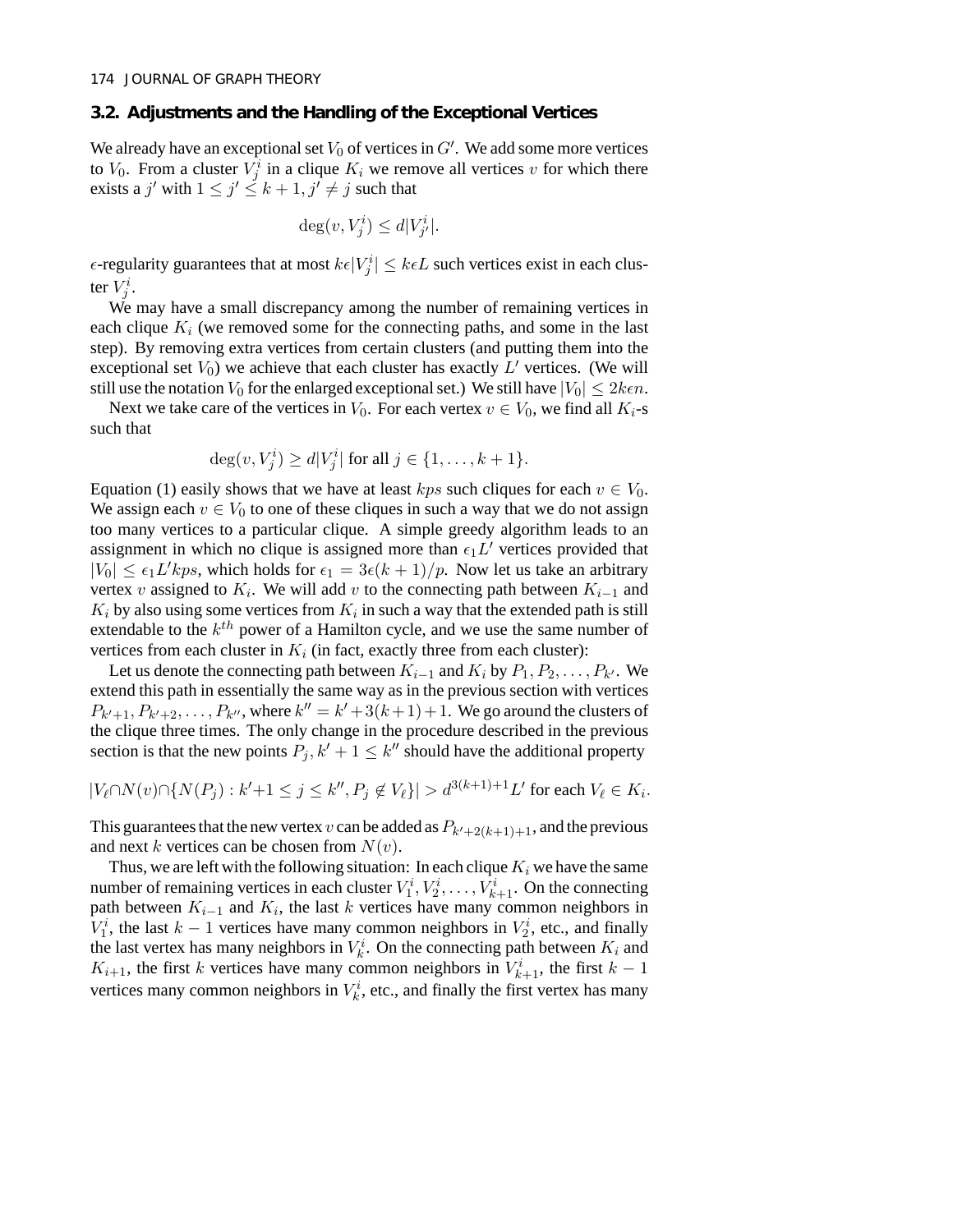neighbors in  $V_2^i$ . These properties guarantee that in the next section we can close the  $k^{th}$  power of a Hamilton cycle inside each clique.

## **3.3. Building the**  $k^{th}$  **Power of Hamilton Paths within the Cliques**

The fact that we can close the  $k<sup>th</sup>$  power of a Hamilton cycle within each clique is an easy consequence of the following lemma (and the remark after that), which in turn is a special case of the so-called Blow-up Lemma [12].

**Lemma 3.** For every  $\delta > 0$  and positive integer k there is an  $\epsilon > 0$  such that the *following holds for any positive integer* L. *Let us construct a graph* G *by replacing each vertex*  $v_i$  *of the complete graph* K *on*  $k + 1$  *vertices* by *an* L-set  $V_i$ , *and replacing the edges of* K *with*  $(\epsilon, \delta)$ -super-regular pairs (possibly different pairs *for different edges*). *Then G contains*  $P^k$ *, the*  $k^{\text{th}}$  *power of a Hamilton path.* 

The problem addressed in Lemma 3 is really part of a bigger embedding problem, and, thus, the following remark is needed to guarantee that the first and last constant number of vertices in  $P^k$  connect appropriately to the rest of the graph (see the end of the previous subsection).

**Remark.** (See the remark at the end of [12].) *The statement of Lemma* 3 *remains true if we a priori restrict the location of the first and last m points p of*  $P^k$  *to some sets*  $S_p$  *as follows: Each*  $S_p$  *has size at least*  $\gamma L$ *, any one*  $S_p$  *is a subset of one cluster*  $V_i$ , *the sets*  $S_p$  *belong to the right clusters*  $V_i$  (*that is, such a restricted*  $P^k$  *should exist at least within the complete k-partite graph with color-classes*  $V_i$ ), *and the parameter*  $\epsilon$  *is small enough also in terms of the constants*  $\gamma > 0$ *, and m.* 

#### **References**

- [1] B. Bollobás, *Extremal Graph Theory*, Academic Press, London (1978).
- [2] G. A. Dirac, Some theorems on abstract graphs, *Proc. London Math. Soc.* **2** (1952), 68–81.
- [3] G. Fan and R. Häggkvist, The square of a Hamiltonian cycle, *SIAM J. Disc. Math.*, to appear.
- [4] G. Fan and H. A. Kierstead, The square of paths and cycles, manuscript.
- [5] G. Fan and H. A. Kierstead, The square of paths and cycles, *J. Comb. Theory B* **63** (1995), 55–64.
- [6] G. Fan and H. A. Kierstead, Hamiltonian square-paths, *J. Combin. Theory B* **67** (1996), 167–182.
- [7] R. J. Faudree, R. J. Gould, and M. Jacobson, On a problem of Pósa and Seymour, manuscript.
- [8] R. J. Faudree, R. J. Gould, M. S. Jacobson, and R. H. Schelp, On a problem of Paul Seymour, in *Recent Advances in Graph Theory*, V. R. Kulli, Ed., Vishwa International Publication (1991), 197–215.